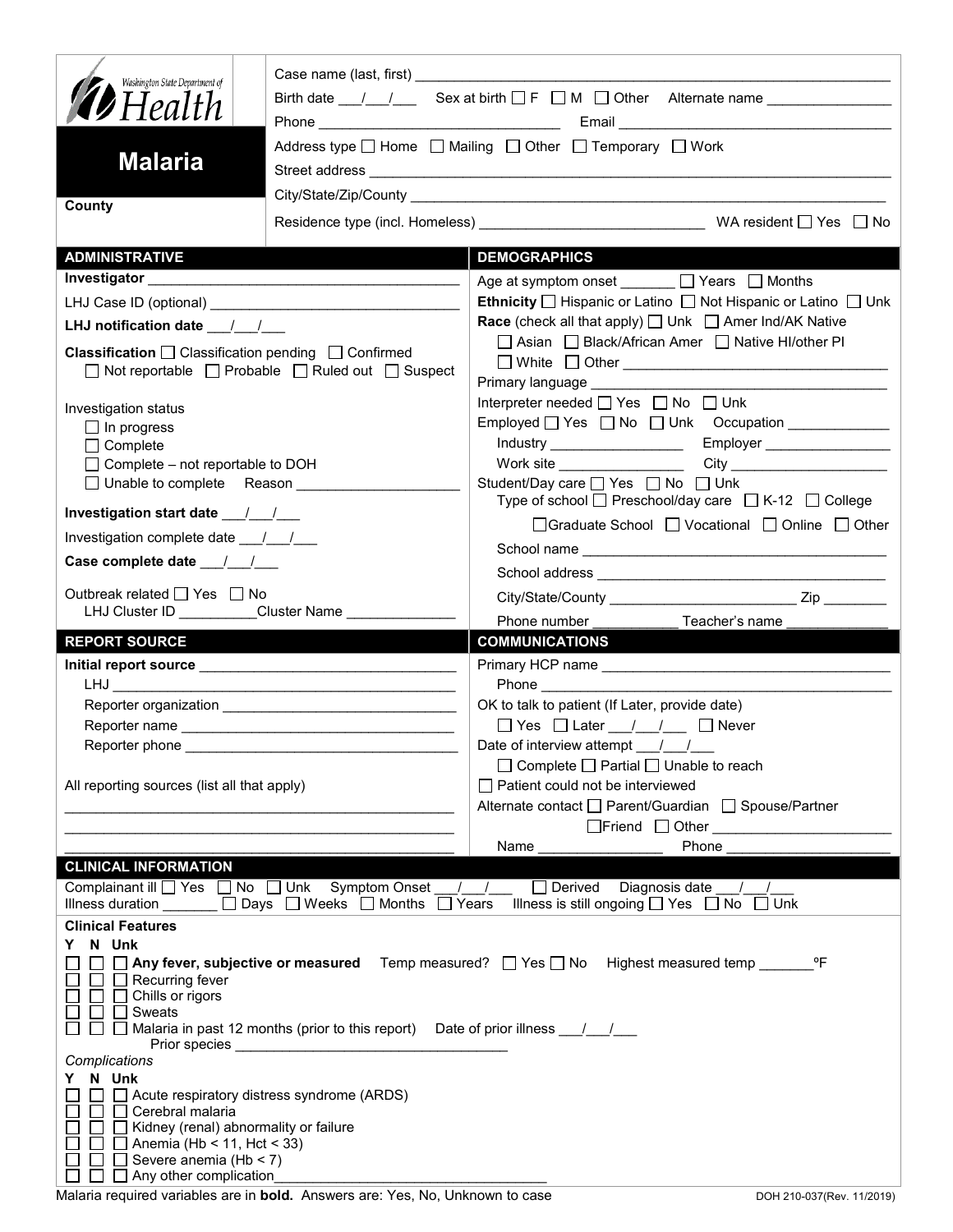| Case Name                                                                                                             |                                                                                                                                                       | LHJ Case ID                                                                                                 |                                                                                                                  |  |  |  |
|-----------------------------------------------------------------------------------------------------------------------|-------------------------------------------------------------------------------------------------------------------------------------------------------|-------------------------------------------------------------------------------------------------------------|------------------------------------------------------------------------------------------------------------------|--|--|--|
| Pregnancy                                                                                                             |                                                                                                                                                       |                                                                                                             |                                                                                                                  |  |  |  |
|                                                                                                                       | Pregnancy status at time of symptom onset                                                                                                             |                                                                                                             |                                                                                                                  |  |  |  |
|                                                                                                                       |                                                                                                                                                       |                                                                                                             |                                                                                                                  |  |  |  |
|                                                                                                                       | □ Pregnant (Estimated) delivery date ___/___/ Weeks pregnant at any symptom onset ______                                                              |                                                                                                             |                                                                                                                  |  |  |  |
| OB name, phone, address<br>Outcome of pregnancy □ Still pregnant □ Fetal death (miscarriage or stillbirth) □ Abortion |                                                                                                                                                       |                                                                                                             |                                                                                                                  |  |  |  |
|                                                                                                                       |                                                                                                                                                       |                                                                                                             |                                                                                                                  |  |  |  |
|                                                                                                                       |                                                                                                                                                       |                                                                                                             |                                                                                                                  |  |  |  |
|                                                                                                                       |                                                                                                                                                       | Delivery method <u>U</u> Vaginal □ C-section □ Unk                                                          |                                                                                                                  |  |  |  |
|                                                                                                                       | Postpartum (Estimated) delivery date __/__/__                                                                                                         |                                                                                                             |                                                                                                                  |  |  |  |
|                                                                                                                       |                                                                                                                                                       |                                                                                                             |                                                                                                                  |  |  |  |
|                                                                                                                       | Outcome of pregnancy □ Fetal death (miscarriage or stillbirth) □ Abortion                                                                             |                                                                                                             |                                                                                                                  |  |  |  |
|                                                                                                                       | $\Box$ Other                                                                                                                                          |                                                                                                             |                                                                                                                  |  |  |  |
|                                                                                                                       |                                                                                                                                                       |                                                                                                             |                                                                                                                  |  |  |  |
|                                                                                                                       |                                                                                                                                                       | Delivery method [ Vaginal [ C-section [ Unk                                                                 |                                                                                                                  |  |  |  |
|                                                                                                                       | $\Box$ Neither pregnant nor postpartum $\Box$ Unk                                                                                                     |                                                                                                             |                                                                                                                  |  |  |  |
| <b>Clinical testing</b>                                                                                               |                                                                                                                                                       |                                                                                                             |                                                                                                                  |  |  |  |
|                                                                                                                       |                                                                                                                                                       |                                                                                                             |                                                                                                                  |  |  |  |
| % Parasitemia ______                                                                                                  |                                                                                                                                                       |                                                                                                             |                                                                                                                  |  |  |  |
| Hospitalization                                                                                                       |                                                                                                                                                       |                                                                                                             |                                                                                                                  |  |  |  |
| Y N Unk                                                                                                               |                                                                                                                                                       |                                                                                                             |                                                                                                                  |  |  |  |
|                                                                                                                       | □ D Hospitalized at least overnight for this illness Facility name _________                                                                          |                                                                                                             |                                                                                                                  |  |  |  |
|                                                                                                                       | Hospital admission date __ / __ / __ Discharge __ / __ / __ HRN ________________                                                                      |                                                                                                             |                                                                                                                  |  |  |  |
| $\perp$                                                                                                               | Still hospitalized As of $\sqrt{1 + \sqrt{1 + \cdots}}$                                                                                               |                                                                                                             |                                                                                                                  |  |  |  |
| N Unk<br>Y.                                                                                                           |                                                                                                                                                       |                                                                                                             |                                                                                                                  |  |  |  |
|                                                                                                                       |                                                                                                                                                       |                                                                                                             |                                                                                                                  |  |  |  |
|                                                                                                                       | □ Died of this illness Death date / / / Please fill in the death date information on the Person Screen                                                |                                                                                                             |                                                                                                                  |  |  |  |
| $\perp$                                                                                                               | Autopsy performed                                                                                                                                     |                                                                                                             |                                                                                                                  |  |  |  |
| $\Box$ $\Box$                                                                                                         | Death certificate lists disease as a cause of death or a significant contributing condition                                                           |                                                                                                             |                                                                                                                  |  |  |  |
|                                                                                                                       | Location of death $\Box$ Outside of hospital (e.g., home or in transit to the hospital) $\Box$ Emergency department (ED)                              |                                                                                                             |                                                                                                                  |  |  |  |
|                                                                                                                       | □ Inpatient ward □ ICU □ Other                                                                                                                        |                                                                                                             |                                                                                                                  |  |  |  |
|                                                                                                                       | RISK AND RESPONSE (Ask about exposures 7-30 days before symptom onset)                                                                                |                                                                                                             |                                                                                                                  |  |  |  |
|                                                                                                                       |                                                                                                                                                       |                                                                                                             |                                                                                                                  |  |  |  |
| <b>Travel</b>                                                                                                         |                                                                                                                                                       |                                                                                                             |                                                                                                                  |  |  |  |
|                                                                                                                       | Setting 1                                                                                                                                             | Setting 2                                                                                                   | <b>Setting 3</b>                                                                                                 |  |  |  |
| Travel out of                                                                                                         | County/City ___________________                                                                                                                       | County/City                                                                                                 | County/City                                                                                                      |  |  |  |
|                                                                                                                       | State                                                                                                                                                 | State                                                                                                       |                                                                                                                  |  |  |  |
|                                                                                                                       | Country _______________________                                                                                                                       |                                                                                                             |                                                                                                                  |  |  |  |
|                                                                                                                       |                                                                                                                                                       |                                                                                                             |                                                                                                                  |  |  |  |
|                                                                                                                       | Other                                                                                                                                                 | Other                                                                                                       | Other                                                                                                            |  |  |  |
| Destination name                                                                                                      |                                                                                                                                                       |                                                                                                             |                                                                                                                  |  |  |  |
| Start and end dates                                                                                                   |                                                                                                                                                       |                                                                                                             |                                                                                                                  |  |  |  |
|                                                                                                                       | $\left  \begin{array}{cccc} \end{array} \right $ $\left  \begin{array}{cccc} \end{array} \right $ to $\left  \begin{array}{cccc} \end{array} \right $ | $\sqrt{1}$ to $\sqrt{1}$                                                                                    | $\left  \begin{array}{cccc} I & I \end{array} \right $ to $\left  \begin{array}{cccc} I & I \end{array} \right $ |  |  |  |
| <b>Risk and Exposure Information</b>                                                                                  |                                                                                                                                                       |                                                                                                             |                                                                                                                  |  |  |  |
| Y N Unk                                                                                                               |                                                                                                                                                       |                                                                                                             |                                                                                                                  |  |  |  |
|                                                                                                                       | $\Box$ $\Box$ Is case a recent foreign arrival (e.g., immigrant, refugee, adoptee, visitor) Country _                                                 |                                                                                                             |                                                                                                                  |  |  |  |
|                                                                                                                       |                                                                                                                                                       |                                                                                                             |                                                                                                                  |  |  |  |
|                                                                                                                       | $\Box$ Does the case know anyone sharing travel with similar symptoms of illness                                                                      |                                                                                                             |                                                                                                                  |  |  |  |
|                                                                                                                       | □ □ In last 12 months before symptom onset, blood transfusion or organ transplant Date                                                                |                                                                                                             |                                                                                                                  |  |  |  |
| Reason                                                                                                                |                                                                                                                                                       |                                                                                                             |                                                                                                                  |  |  |  |
| <b>Exposure and Transmission Summary</b>                                                                              |                                                                                                                                                       |                                                                                                             |                                                                                                                  |  |  |  |
|                                                                                                                       | Likely geographic region of exposure □ In Washington – county ______________ □ Other state ______________                                             |                                                                                                             |                                                                                                                  |  |  |  |
|                                                                                                                       |                                                                                                                                                       | $\Box$ Unk                                                                                                  |                                                                                                                  |  |  |  |
|                                                                                                                       |                                                                                                                                                       | Not in US - country ______________                                                                          |                                                                                                                  |  |  |  |
|                                                                                                                       | International travel related □ During entire exposure period □ During part of exposure period □ No international travel                               |                                                                                                             |                                                                                                                  |  |  |  |
| <b>Public Health Issues</b>                                                                                           |                                                                                                                                                       |                                                                                                             |                                                                                                                  |  |  |  |
| N Unk                                                                                                                 |                                                                                                                                                       |                                                                                                             |                                                                                                                  |  |  |  |
|                                                                                                                       | $\Box$ $\Box$ Did case donate blood products, organs or tissue (including ova or semen) in the 30 days before symptom onset or                        |                                                                                                             |                                                                                                                  |  |  |  |
| diagnosis                                                                                                             | Agency and location                                                                                                                                   |                                                                                                             |                                                                                                                  |  |  |  |
| Date                                                                                                                  | Specify type of donation<br>$\sqrt{2}$                                                                                                                |                                                                                                             |                                                                                                                  |  |  |  |
| <b>Public Health Interventions/Actions</b>                                                                            |                                                                                                                                                       |                                                                                                             |                                                                                                                  |  |  |  |
| N Unk<br>Y.                                                                                                           |                                                                                                                                                       |                                                                                                             |                                                                                                                  |  |  |  |
|                                                                                                                       | $\Box$ Notified blood or tissue bank (if recent donation)                                                                                             |                                                                                                             |                                                                                                                  |  |  |  |
| <b>TREATMENT</b>                                                                                                      |                                                                                                                                                       |                                                                                                             |                                                                                                                  |  |  |  |
| N Unk<br>Y.                                                                                                           |                                                                                                                                                       |                                                                                                             |                                                                                                                  |  |  |  |
|                                                                                                                       | Did patient receive prophylaxis/treatment                                                                                                             |                                                                                                             |                                                                                                                  |  |  |  |
|                                                                                                                       |                                                                                                                                                       |                                                                                                             |                                                                                                                  |  |  |  |
|                                                                                                                       |                                                                                                                                                       |                                                                                                             | Treatment end date / /                                                                                           |  |  |  |
|                                                                                                                       | Were all pills taken as prescribed $\Box$ Yes-missed no doses $\Box$ No-missed one to a few doses                                                     |                                                                                                             |                                                                                                                  |  |  |  |
|                                                                                                                       |                                                                                                                                                       | $\Box$ No-missed more than a few but less than half of the doses $\Box$ No-missed half or more of the doses |                                                                                                                  |  |  |  |
|                                                                                                                       |                                                                                                                                                       |                                                                                                             |                                                                                                                  |  |  |  |
|                                                                                                                       | $\Box$ No-missed doses but not sure how many $\Box$ Unk                                                                                               |                                                                                                             |                                                                                                                  |  |  |  |
|                                                                                                                       | Reason for missed doses $\Box$ Forgot $\Box$ Didn't think needed $\Box$ Had side effects (specify                                                     | $\Box$ Advised by others to stop $\Box$ Prematurely stopped taking once home $\Box$ Unk                     |                                                                                                                  |  |  |  |